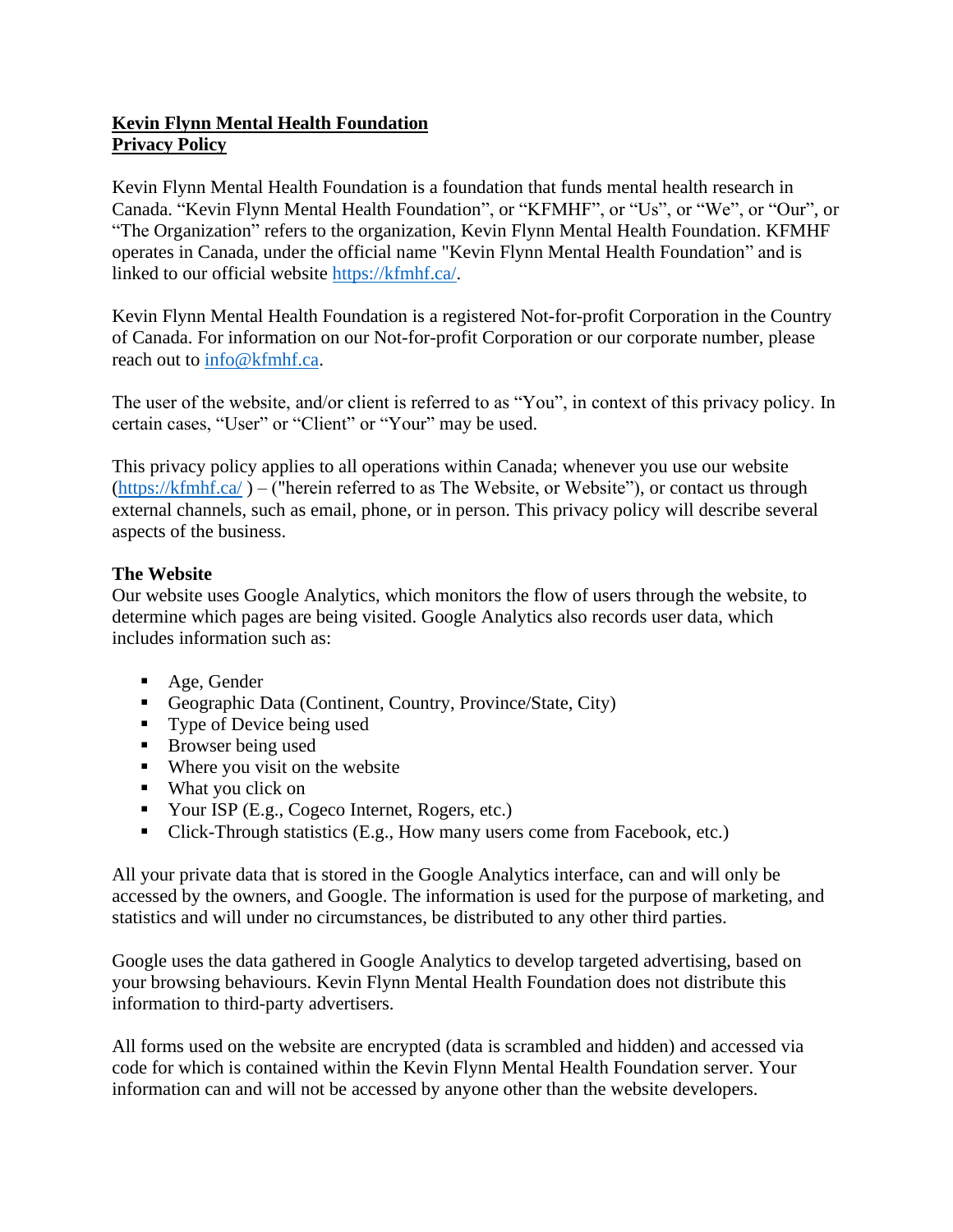#### **Google Analytics**

Google Analytics is a free web analytics service provided by Google that tracks and reports on all traffic that passes through your website or app. It also integrates with AdWords, allowing you to review the performance of your online ad campaigns by tracking site visits, conversion rates, and other key metrics.

Google Analytics uses Cookies to store data on the user's computer, which is then processed into useful information, that can then be accessed in Google Analytics interface.

If you would like to **opt-out** of Google Analytics, please use the following link: <https://tools.google.com/dlpage/gaoptout/>

## **Cookies**

Cookies are small data files, that are stored on the user's computer, that are kept for purposes such as: individual website preferences (colour themes, etc.), statistics, or autofilled forms. If you would not like to use cookies, please review your browser's (E.g., Google Chrome, Microsoft Edge) instructions on how to disable cookies.

## **What We Use Your Information For**

Your information will be collected, whether it be from the submission of our contact form, via email, phone or in person. That information will be used for the purposes of contact regarding an inquiry posed to us.

Your information will be kept in a secure file, that will only be accessible by the owners. The information we absolutely require in order to conduct business is your first name, your email or phone number. All other information you provide us such as the following, will be stored under your official client file, and will not be distributed to any third parties.

- Last Name
- **E** Inquiry

## **Children Under the Age of 13**

Our website is not intended for children under the age of 13. We do not knowingly collect personal information from children under the age of 13. If you are under the age of 13, please do not provide any information on this website.

#### **Event Policy**

For events hosted by Kevin Flynn Mental Health Foundation, ticket sales will be made using Eventbrite. The information gathered by Eventbrite can be viewed by the owners and will only be used by the owners for the purposes of contact regarding the upcoming event. To review the privacy policy of Eventbrite, visit their website:

[https://www.eventbrite.ca/support/articles/en\\_US/Troubleshooting/eventbrite-privacy](https://www.eventbrite.ca/support/articles/en_US/Troubleshooting/eventbrite-privacy-policy?lg=en_CA)[policy?lg=en\\_CA.](https://www.eventbrite.ca/support/articles/en_US/Troubleshooting/eventbrite-privacy-policy?lg=en_CA) KFMHF is not responsible for the data collection, processing, or storage while using, and after submitting on Eventbrite.